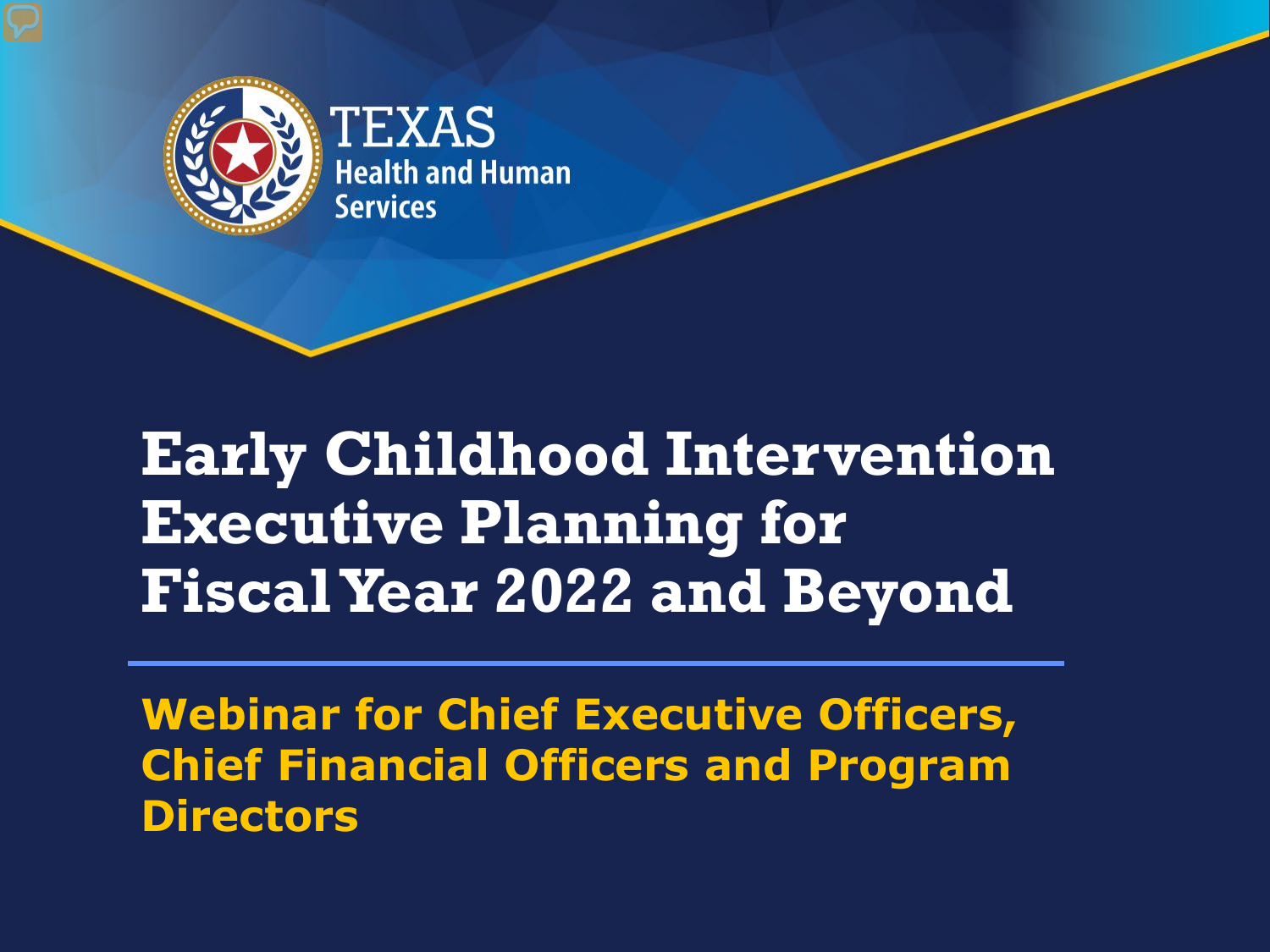## **Today's Topics**

- 87<sup>th</sup> Legislature
	- Final appropriations and performance measures
	- **Significant budget riders and legislation**



- Next steps to adjust contract amounts for American Rescue Plan funds and personnel development grant funds
- Sustainability and efficiency initiatives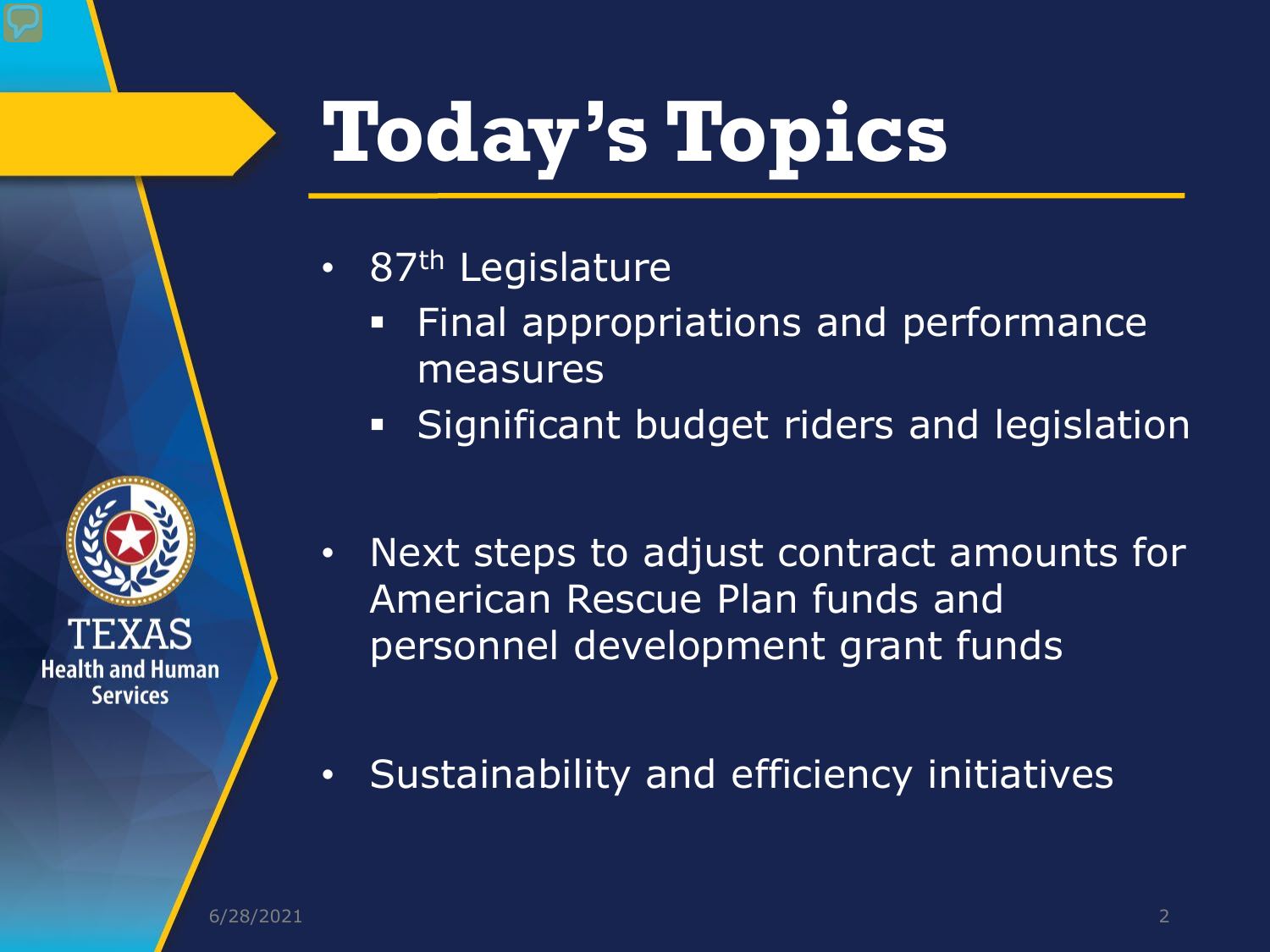

### **Appropriations and Performance Measures**

- Early Childhood Intervention (ECI) received essentially level funding for the 2022-2023 biennium.
- Total funding for ECI services in Fiscal Year (FY) 2022 is \$168.9 million and for FY 2023 is \$170.1 million.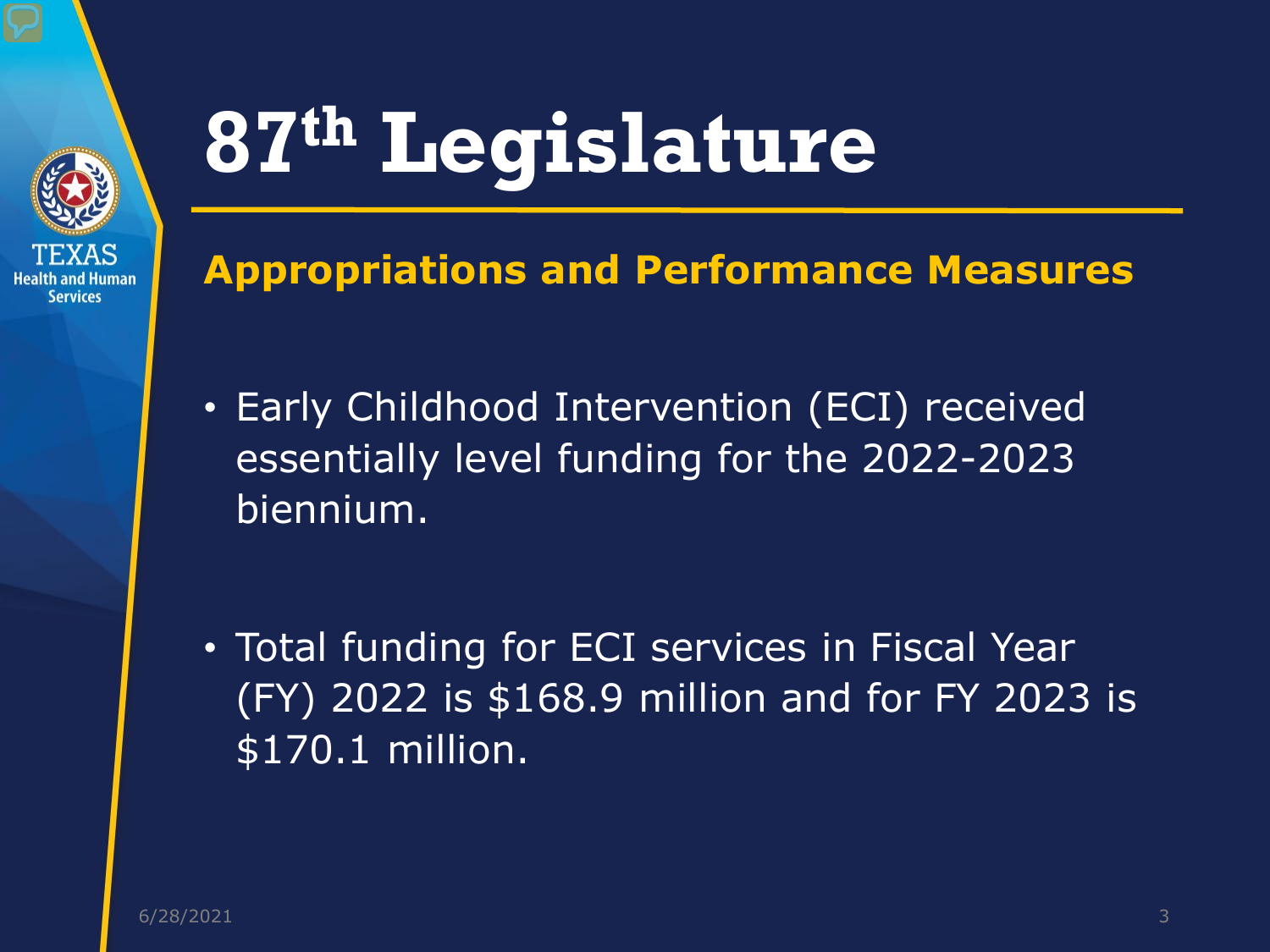

### **Appropriations and Performance Measures**

- This appropriation is based on the following projections:
	- Average monthly cost per child of \$433.61 in FY 2022 and \$433.61 in FY 2023
	- Average of 32,456 children per month served in comprehensive services in FY 2022 and 32,699 in FY 2023
	- Average of 2.74 hours of service per month delivered per child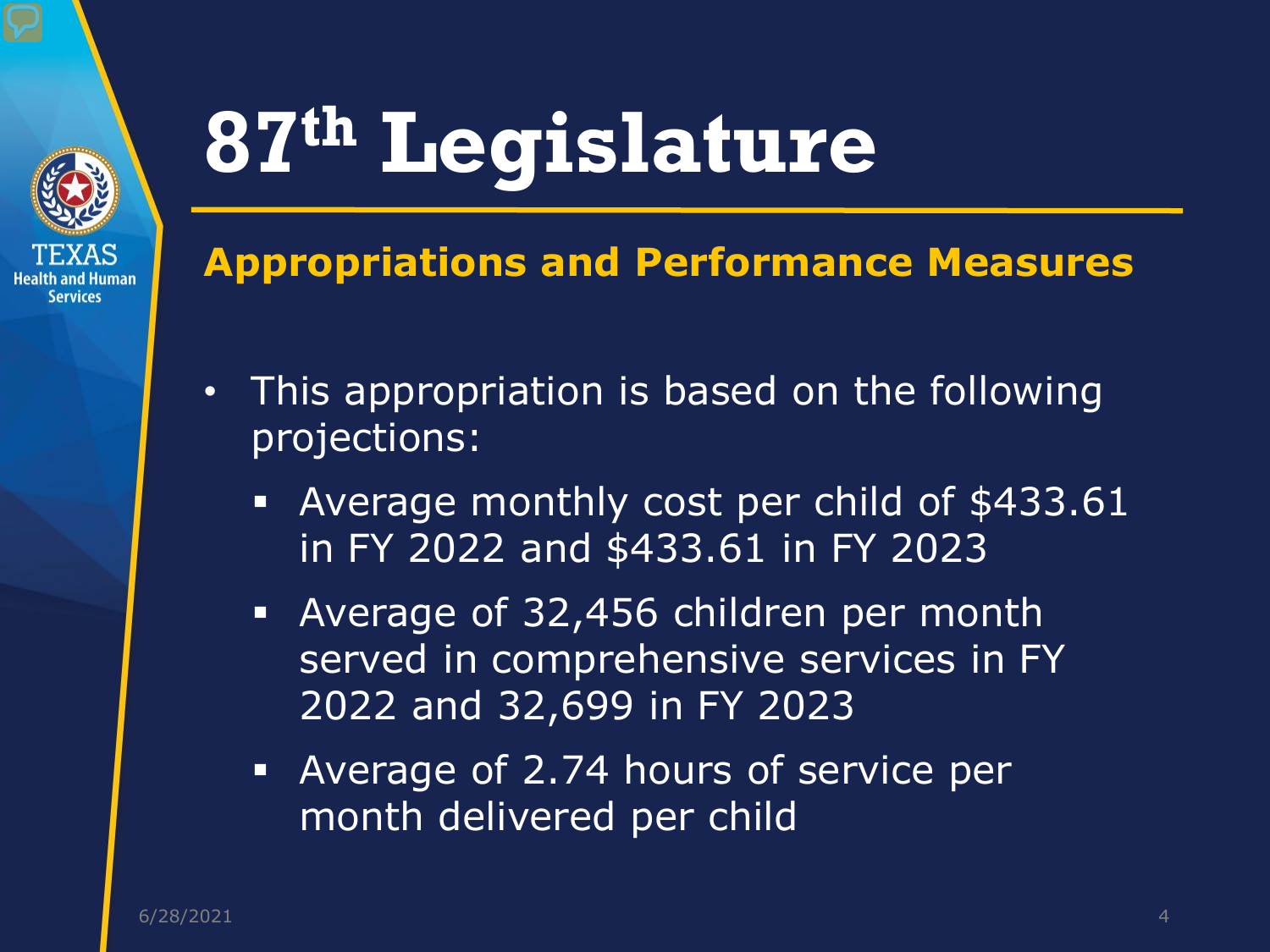

### **Appropriations and Performance Measures — Historical Comparisons**

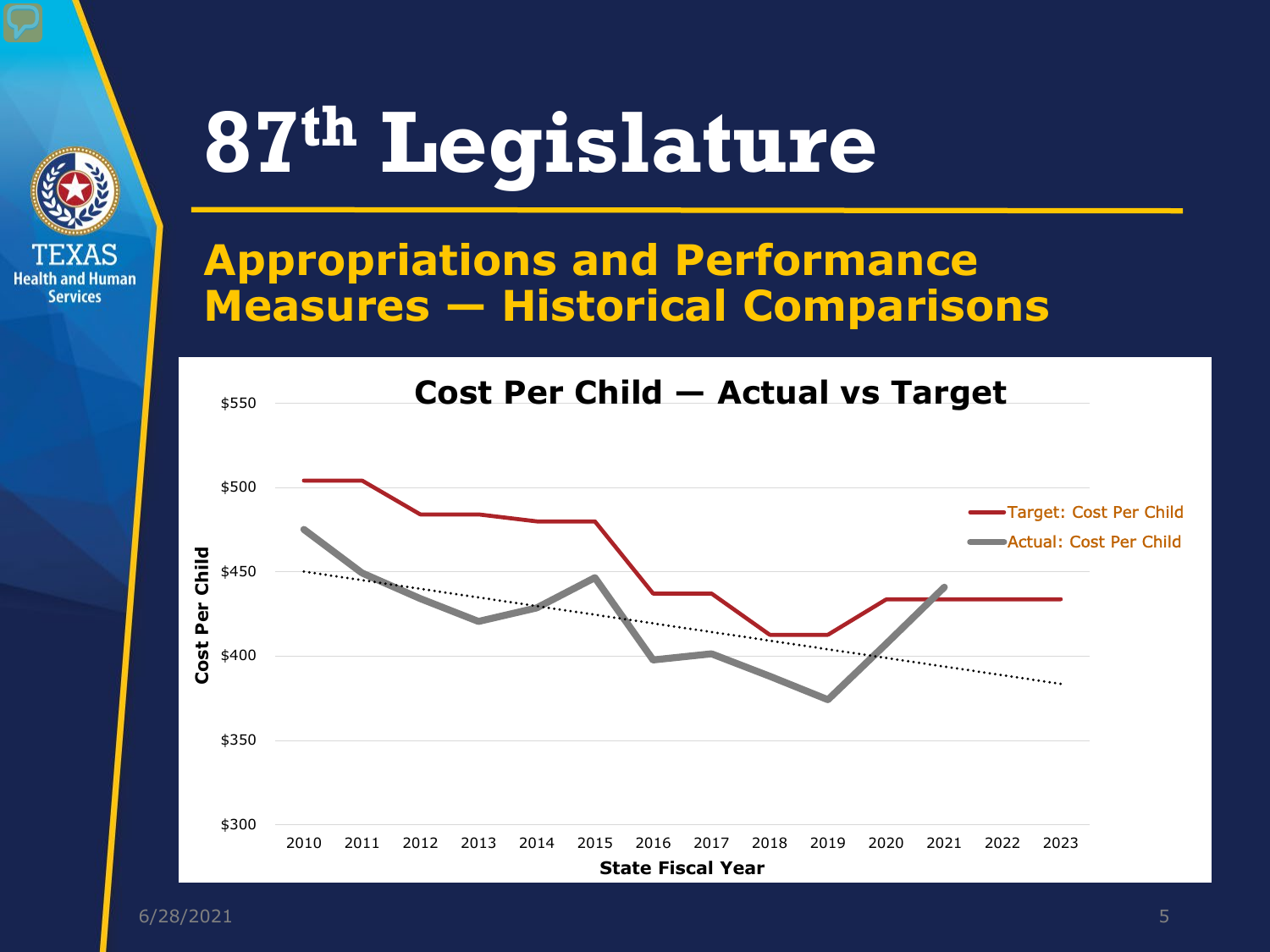

#### **Appropriations and Performance Measures — Historical Comparisons**

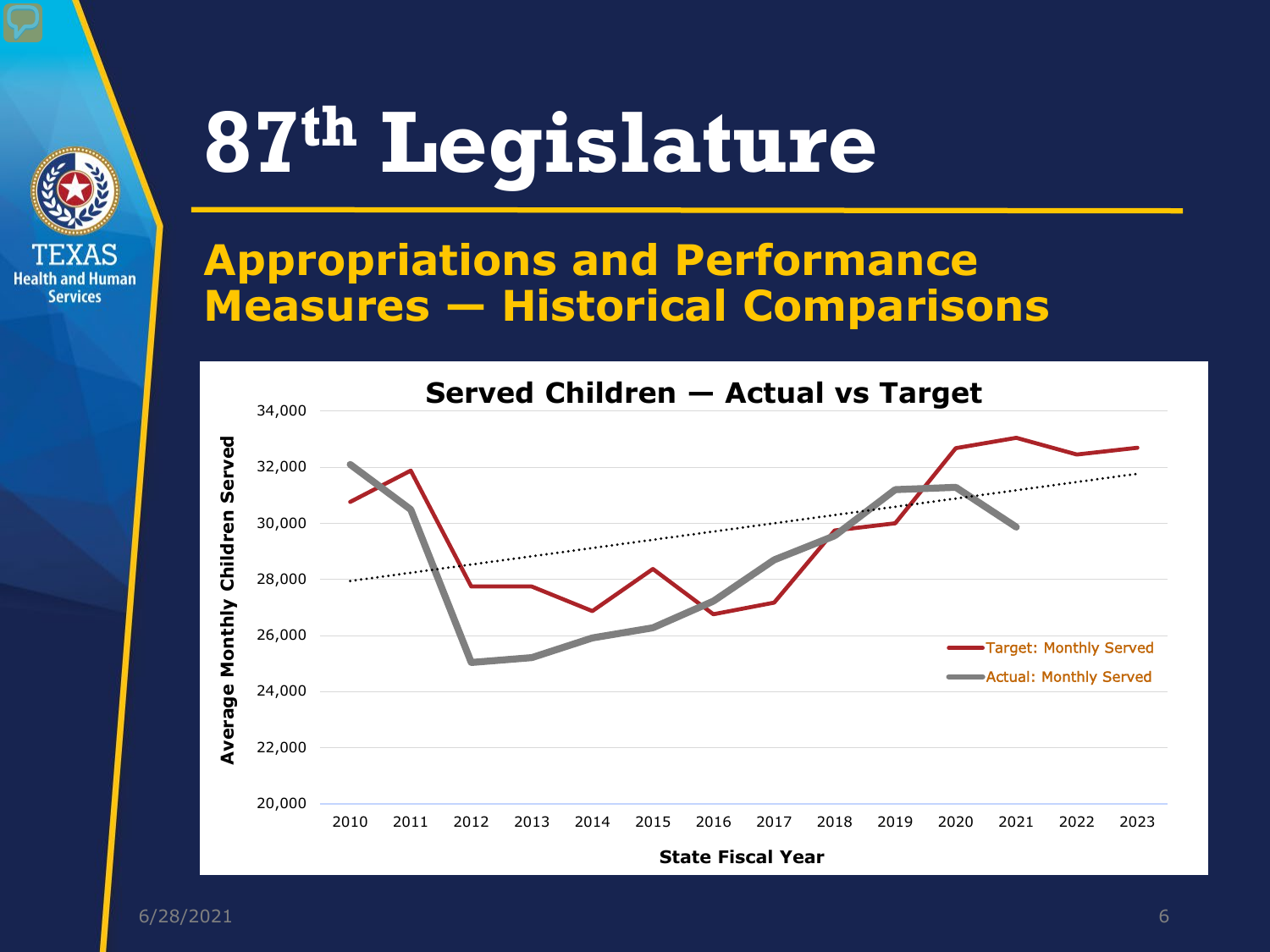

### **Appropriations and Performance Measures — Historical Comparisons**

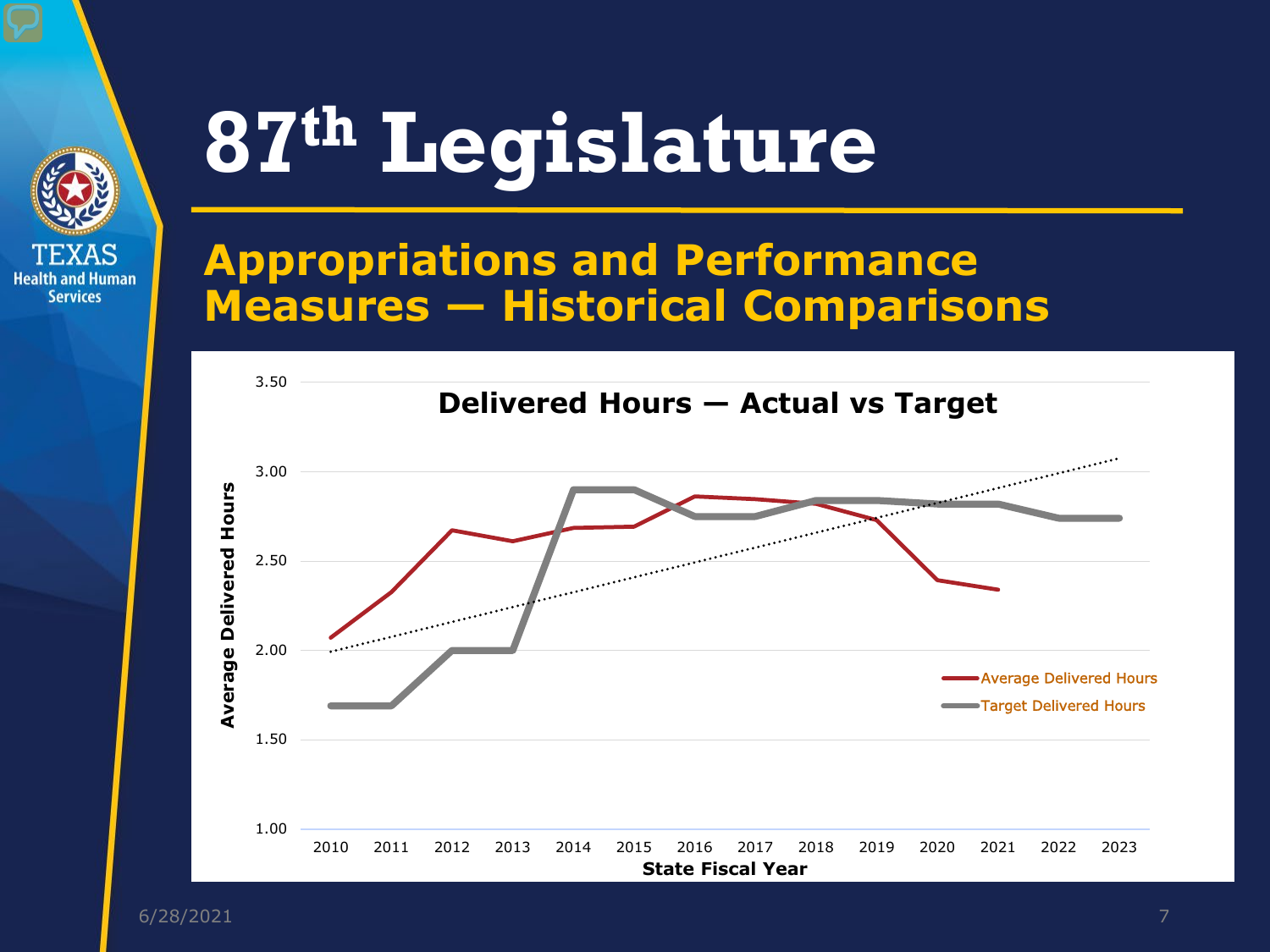### **Significant Budget Riders and Legislation**

- **Rider 73** limits the amount of federal funds that can be used for ECI without written approval from the Legislative Budget Board (LBB) and the Governor.
- **Rider 74** requires ECI to report certain performance metrics and contract milestones to the LBB and the Governor annually.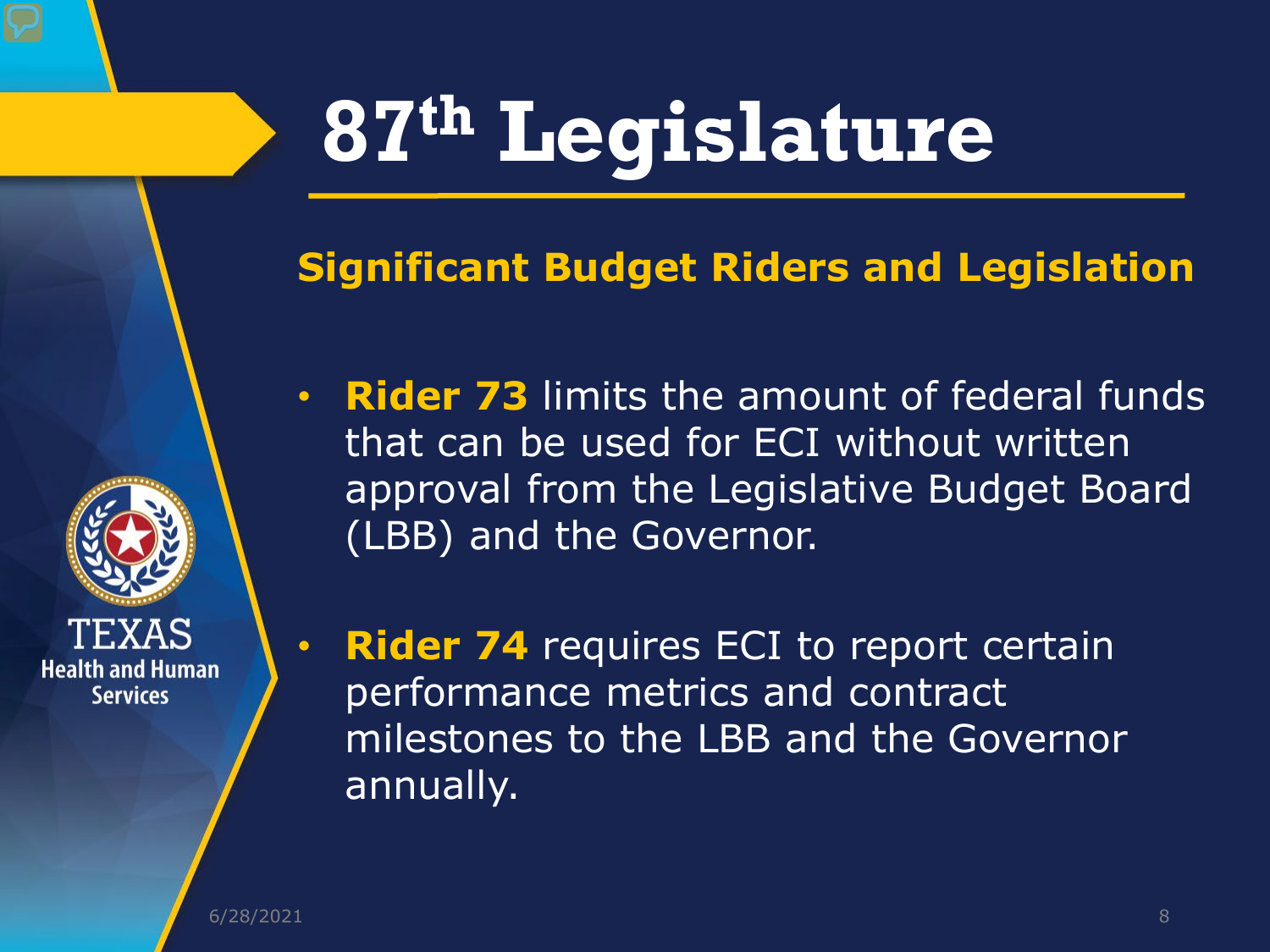### **Significant Budget Riders and Legislation**

• **HB 4** allows Medicaid and the Children's Health Insurance Program (CHIP) recipients to receive targeted case management and physical therapy via telehealth and requires reimbursement.

• **HB 1363** allows physical therapists who have a doctorate and who have completed a residency or fellowship or are certified by an entity approved by the board to provide treatment for up to 15 consecutive business days without a prescription from a physician.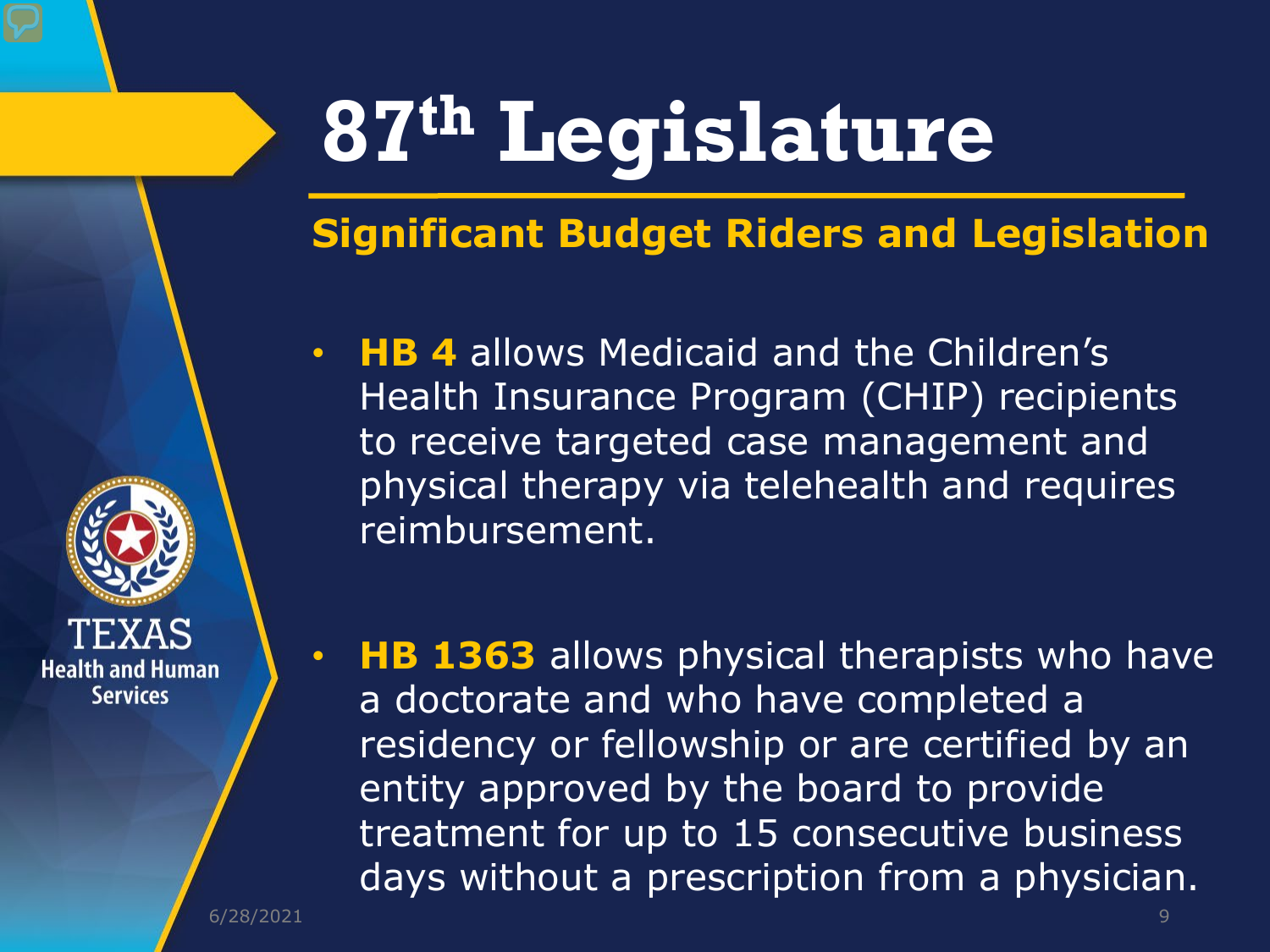### **Significant Budget Riders and Legislation**

- **SB 40** allows speech-language pathology assistants and interns to provide telehealth services and allows supervision and observation via telehealth.
- **SB 475** requires all state agency contracts which authorize contractors to access, transmit or store agency data to require the contractor to meet certain security controls, and to provide evidence they meet the required controls.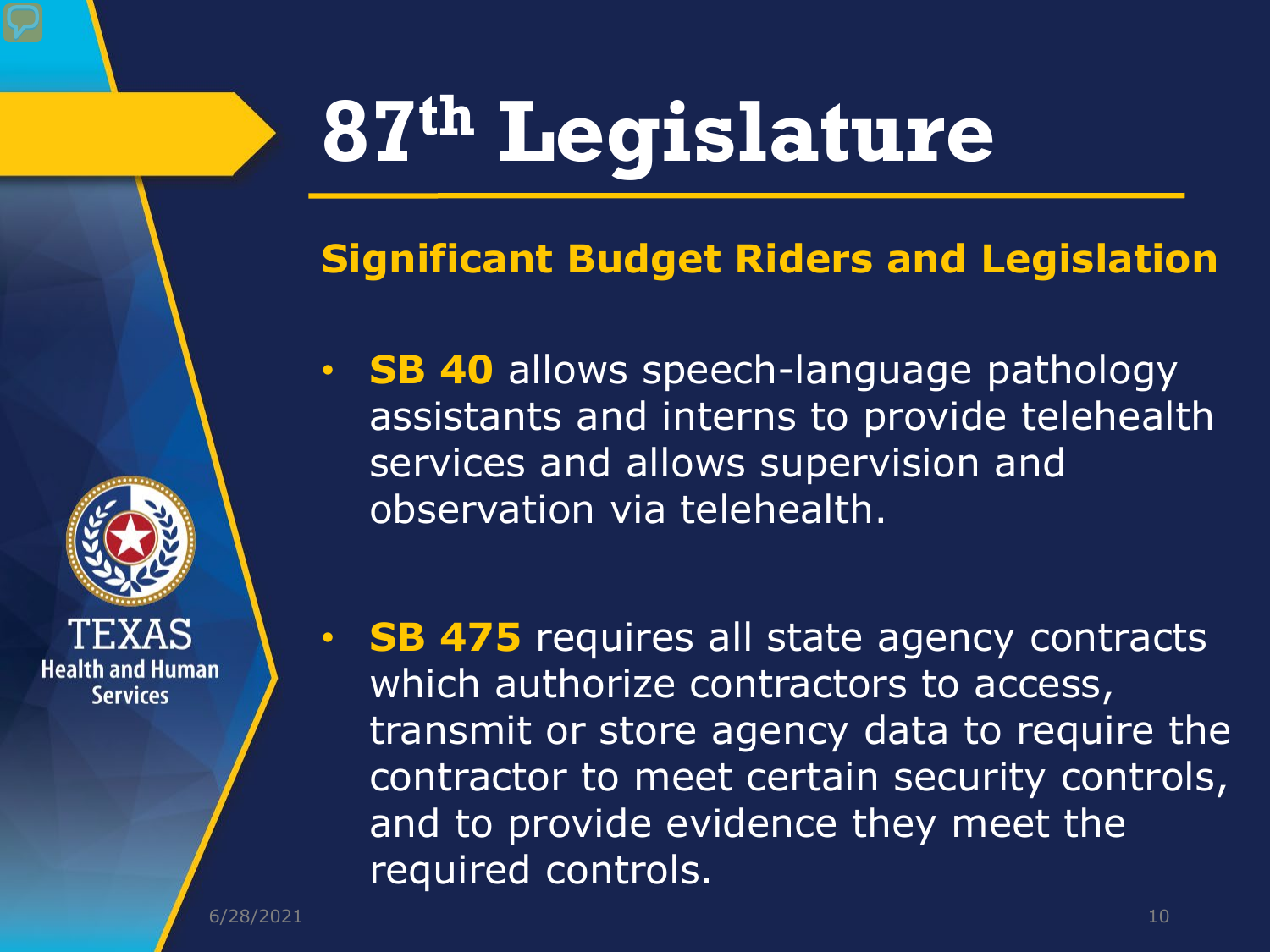

## **Next Steps**

- FY 2022 contracts reflecting FY 2022 allocations and performance measures executed by 8/31.
- Amendments to FY 2022 contracts to add one-time American Rescue Plan funding, as well as funding from the personnel retention grant funding and Texas Workforce Commission. Contract language may be added to implement new requirements.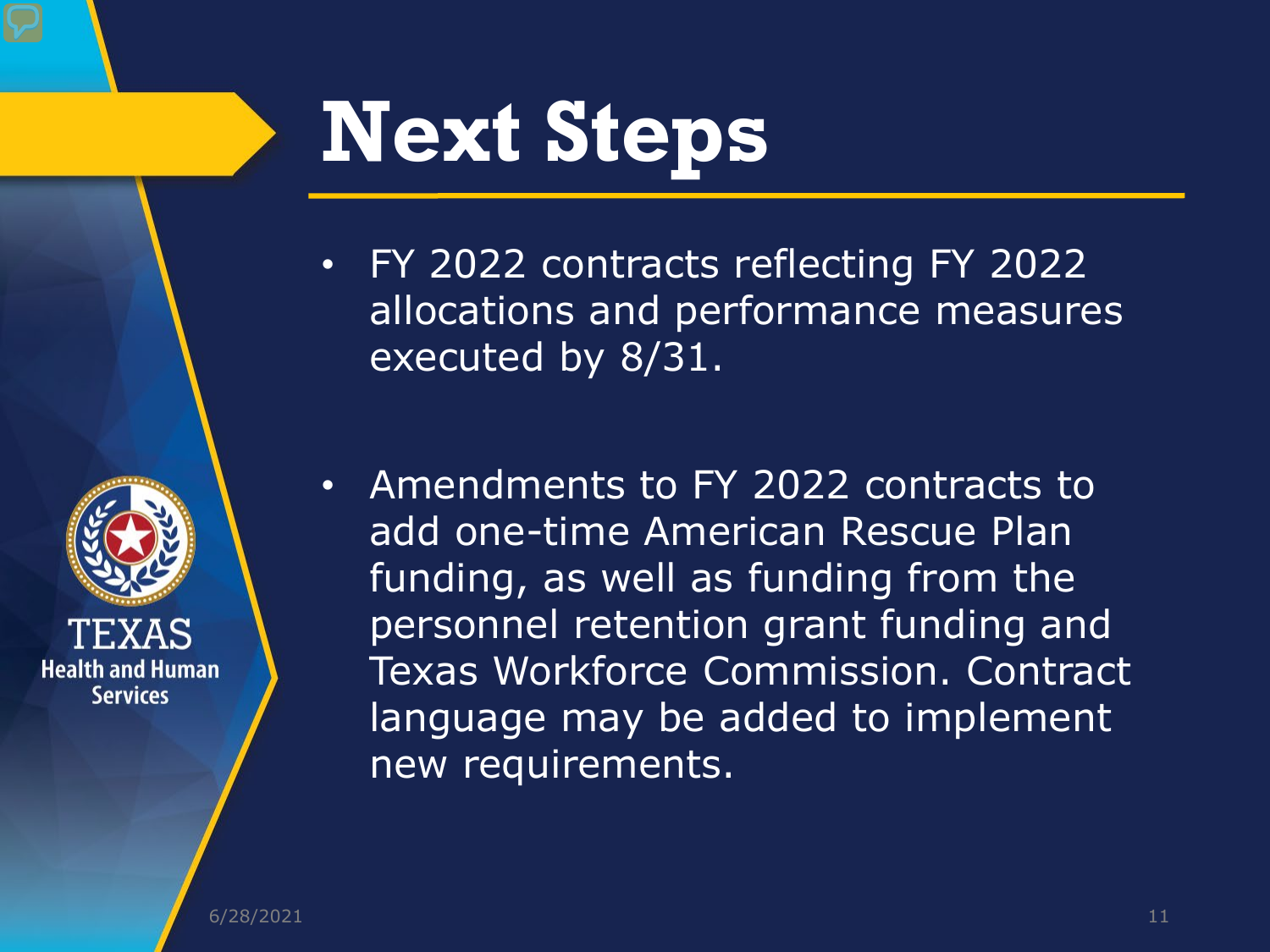## **Sustainability and Efficiency Initiatives**

- Redistributing contract funds to avoid lapse and address needs.
- Supporting personnel retention activities.
- Providing coaching and early brain development training.
- Amending rules to streamline credentialing requirements.
- Securing electronic signature technology.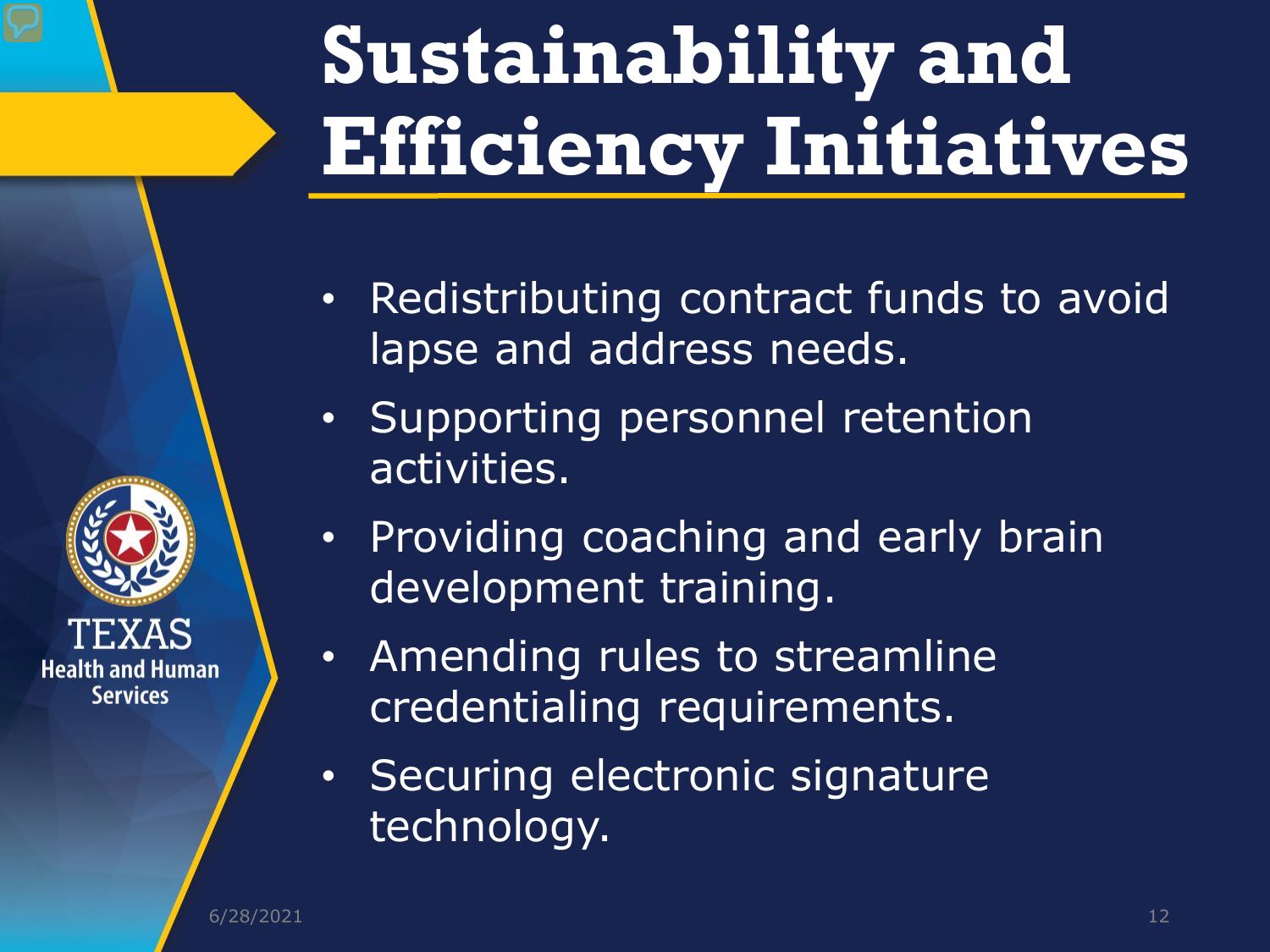## **Sustainability and Efficiency Initiatives**

- Bulk purchasing Battelle Developmental Inventory (BDI) and Developmental Assessment for Young Children (DAYC) materials.
- Assigning a dedicated managed care organization liaison.
- Undertaking an assessment of our child find system.